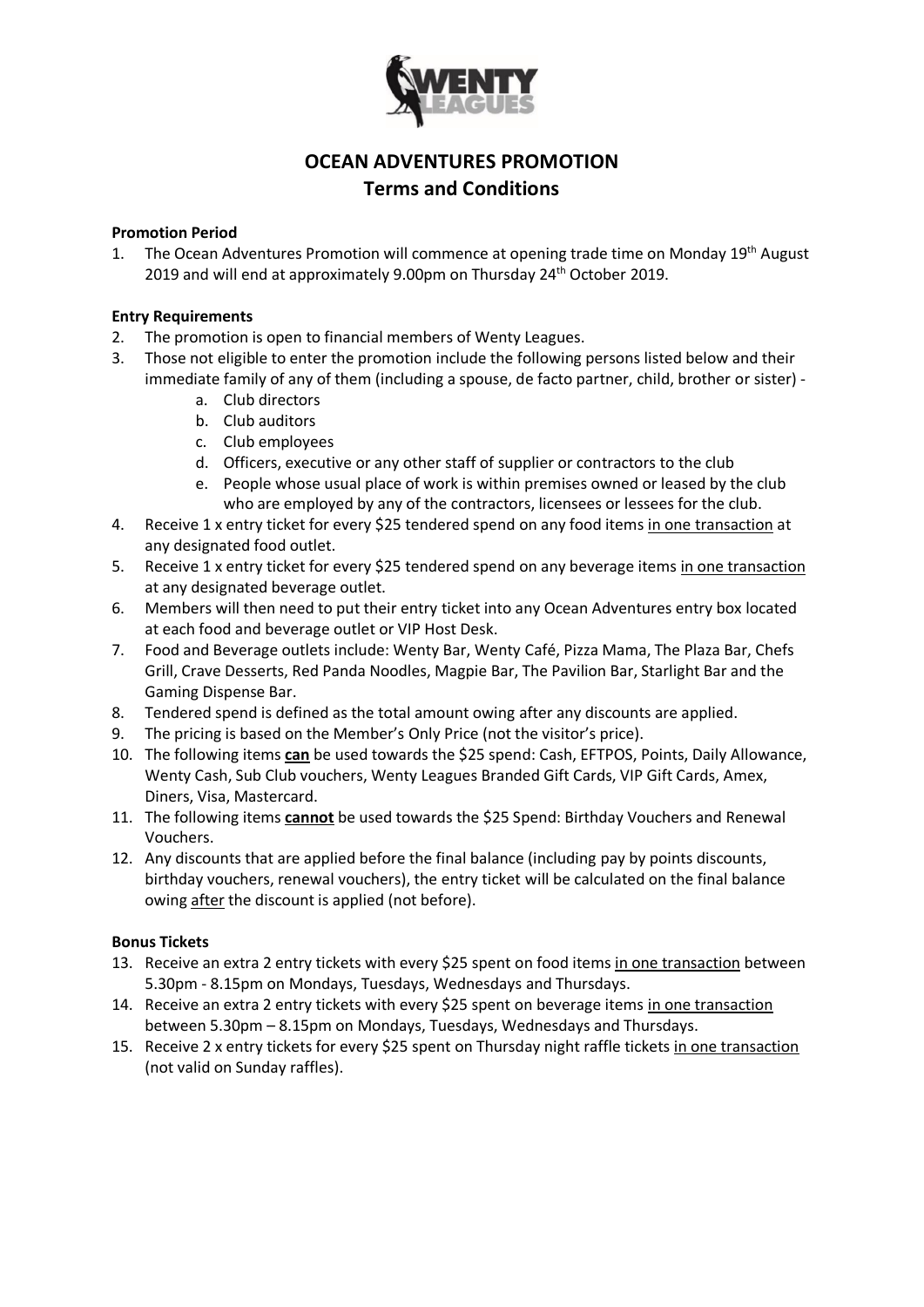# **Draws**

- 16. Each draw will take place at approximately 8.30pm on the following Thursday nights, during the promotional period:
	- Draw # 1: Thursday 22<sup>nd</sup> August 2019 at 8.30pm
	- Draw #2: Thursday 29<sup>th</sup> August 2019 at 8.30pm
	- Draw #3: Thursday 5<sup>th</sup> September 2019 at 8.30pm
	- Draw #4: Thursday 12<sup>th</sup> September 2019 at 8.30pm
	- Draw #5: Thursday 19<sup>th</sup> September 2019 at 8.30pm
	- Draw #6: Thursday 26<sup>th</sup> September 2019 at 8.30pm
	- Draw #7: Thursday 3<sup>rd</sup> October 2019 at 8.30pm
	- Draw #8: Thursday  $10^{th}$  October 2019 at 8.30pm
	- Draw #9: Thursday 17<sup>th</sup> October 2019 at 8.30pm
	- Draw #10: Thursday 24<sup>th</sup> October 2019 at 8.30pm
- 17. On each draw date at approximately 8.15pm, the 11 x entry boxes will be removed and emptied from each food and beverage outlet (ie Wenty Bar, Wenty Café, Pizza Mama, The Plaza Bar, Chefs Grill, Crave Desserts, Red Panda Noodles, Magpie Bar, The Pavilion Bar, Starlight Bar and the VIP Host Desk) and the entry tickets will be placed into 1 x large entry barrel, located in the Wenty Lounge to be ready for the 8.30pm draw.
- 18. Entry tickets will be accepted into the large entry barrel up until 8.29pm. After 8.29pm no further tickets can be added to the large entry barrel.
- 19. On each draw night, members must register their presence by swiping their membership card at the swipe kiosk between 5.30pm – 8.30pm. Failing to register will result in a voided entry and ineligible to claim a prize.
- 20. At approximately 8.30pm on each Draw Night, 1 x person will be drawn from the large entry barrel.
- 21. Before their name is called, a check will be made to see if they have registered their attendance on draw night. If they have not, then another member's name will be drawn.
- 22. If the member has registered, then this member's name and badge number will be announced via the internal PA system.
- 23. Wentworthville Leagues Club cannot guarantee that announcements can be heard in all parts of the venue at all times during the draw announcements.
- 24. To be eligible to claim the prize, the selected Member must be on the premises at the time of the draw and present themselves and their membership card to the Wentworthville Leagues Club representative at the draw location within four minutes of their name being announced.
- 25. If the member drawn has not presented themselves within 4 minutes of their name being called, the member not present will forfeit their prize and a re-draw will occur.
- 26. The prize must be collected from the promotions host in the Wenty Lounge or the designated draw location on the night (in the instance that the Wenty Lounge is not available).
- 27. The large entry barrel is emptied after each draw.
- 28. The 11 x entry boxes will be returned empty to each designated food and beverage outlet after the 8.30pm draw, so they are ready for any entry tickets into next week's draw.
- 29. Any new entry tickets issued after the 8.30pm draw on Thursday nights can be added to the entry boxes when they are returned to the designated food and beverage outlet post draw time.
- 30. A member can only win once.

# **Prizes**

- 31. There are a total of 10 x Pacific Island cruises over the 10 week promotional period. 1 x cruise will be available on each draw date.
- 32. Each prize will be on board the Royal Caribbean Voyager of the Seas departing Sydney on 18<sup>th</sup> March 2020 for 10 nights to the Pacific Islands in a balcony cabin for 2 people with \$300 onboard spending credit per cabin.
- 33. Each cruise is valued at \$4,500 (\$2100pp x 2 people) + \$300 per cabin onboard spending credit  $=$  \$4,500.